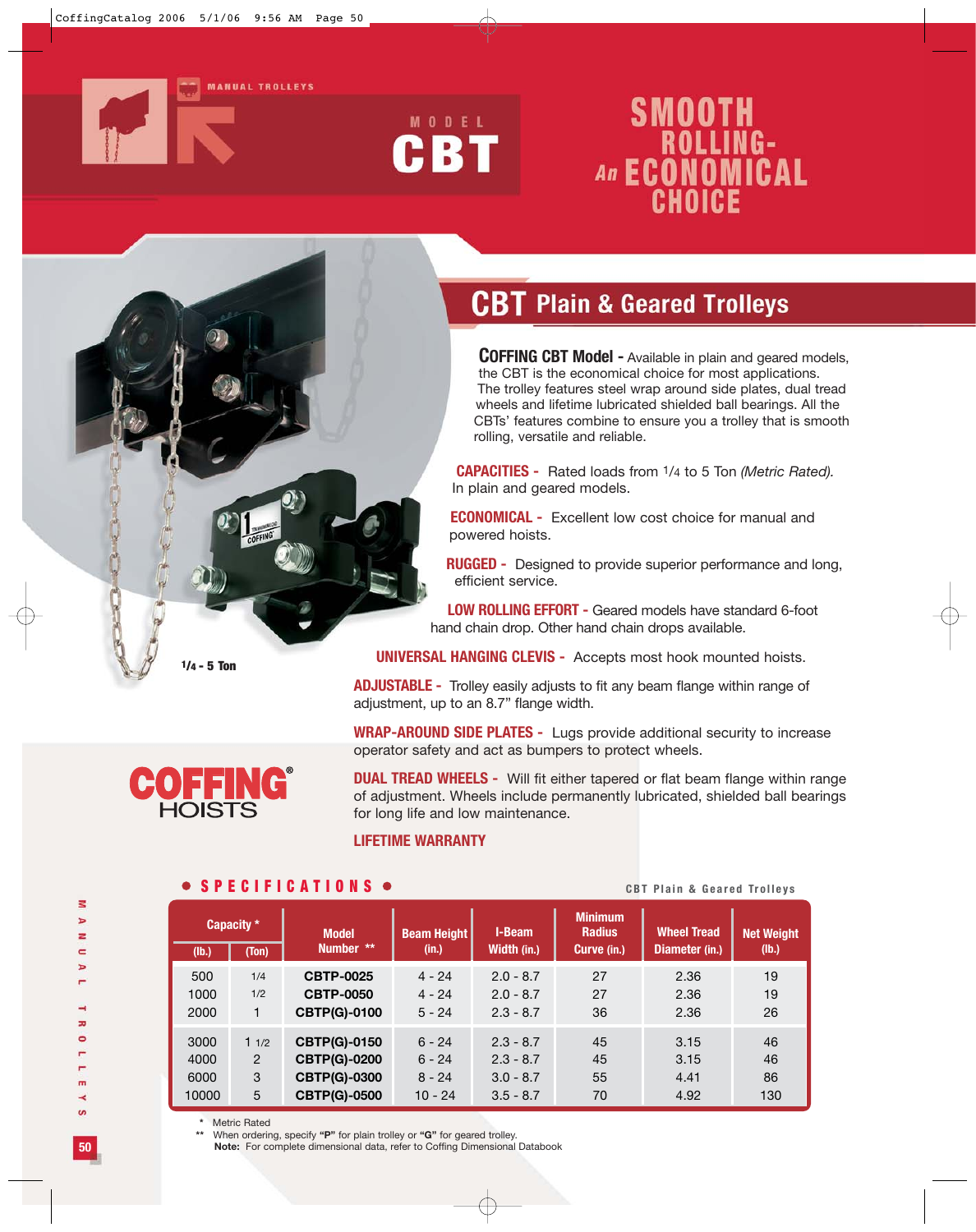#### **MANUAL TROLLEYS**

# SUPERIOR<br>PERFORMANCE,<br>MINIMAL FFFORT





### **CTA Plain & Geared Trolleys**

**COFFING CTA Model -** Featuring enhanced design, and available in plain and geared models which can be modified to fit a wide range of beam sizes and styles. The CTA is designed to provide easy operation and superior performance in industrial lifting applications.

**CAPACITIES -** Rated loads from 1/4 to 5 tons in plain and geared models. Geared trolleys have standard 6-foot hand chain drop. Other hand chain drops available.

**RUGGED -** Designed to provide superior performance and long, efficient service.

**EASY OPERATION -** Lowest rolling effort in the Coffing trolley line.

**UNIVERSAL MOUNTING -** Clevis accepts all Coffing hook-mounted hoists, or lug-mounted hoists attached directly to load pins.

**INCREASED ADJUSTABLE -** Trolley easily conforms to any beam flange within range of adjustment. For larger flange width, please consult factory.

**WRAP-AROUND SIDE PLATES -** Lugs provide additional security for operator and act as bumpers to protect wheels.

**DUAL TREAD WHEELS -** Fully machined wheels fit any tapered or flat flanged beams within range of adjustment. Wheels include permanently lubricated, shielded ball bearings for long life and low maintenance.

**OPTIONS -** Spark resistant and corrosion resistant wheels available. Track clamps available on 1/4 to 4 ton models.

#### **LIFETIME WARRANTY**

|                                   |                                           | .                                                                                   | <b>UIA FIAIII Q UGAIGU IIUIIGVS</b>          |                                                                  |                                                |                        |                                             |
|-----------------------------------|-------------------------------------------|-------------------------------------------------------------------------------------|----------------------------------------------|------------------------------------------------------------------|------------------------------------------------|------------------------|---------------------------------------------|
| <b>Capacity</b><br>(Ton)<br>(Ib.) |                                           | <b>Model</b><br>Number *                                                            | <b>Beam Height</b><br>(in.)                  | I-Beam<br>Width (in.)                                            | <b>Minimum</b><br><b>Radius</b><br>Curve (in.) | <b>Plain</b><br>(Ib.)  | <b>Net Weight</b><br><b>Geared</b><br>(Ib.) |
| 500<br>1000<br>2000               | 1/4<br>1/2                                | <b>CTA-05P(G)</b><br><b>CTA-10P(G)</b><br><b>CTA-20P(G)</b>                         | $6 - 18$<br>$6 - 18$<br>$6 - 18$             | $3.33 - 7.00$<br>$3.33 - 7.00$<br>$3.33 - 7.00$                  | 48<br>48<br>48                                 | 46<br>46<br>46         | 52<br>52<br>52                              |
| 4000<br>6000<br>8000<br>10000     | $\mathcal{P}$<br>3<br>$\overline{4}$<br>5 | <b>CTA-40P(G)</b><br><b>CTA-60P(G)</b><br><b>CTA-80P(G)+</b><br><b>CTA-100P(G)+</b> | $6 - 18$<br>$6 - 18$<br>$6 - 18$<br>$6 - 18$ | $3.33 - 7.00$<br>$3.33 - 7.00$<br>$3.33 - 7.00$<br>$3.33 - 7.00$ | 48<br>48<br>$**$<br>$**$                       | 46<br>46<br>125<br>125 | 52<br>522<br>130<br>130                     |

#### **SPECIFICATIONS CTA Plain & Geared Trolleys**

**\*** When ordering, specify **"P"** for plain trolley or **"G"** for geared trolley. **\*\*** Standard model for straight track only. Articulating model for 4-foot minimum radius curve available - Consult Factory

**†** Eight-wheel trolley design reduces beam flange stress. **Note:** For complete dimensional data, refer to Coffing Dimensional Databook

**COCONNAIGNATION** 

S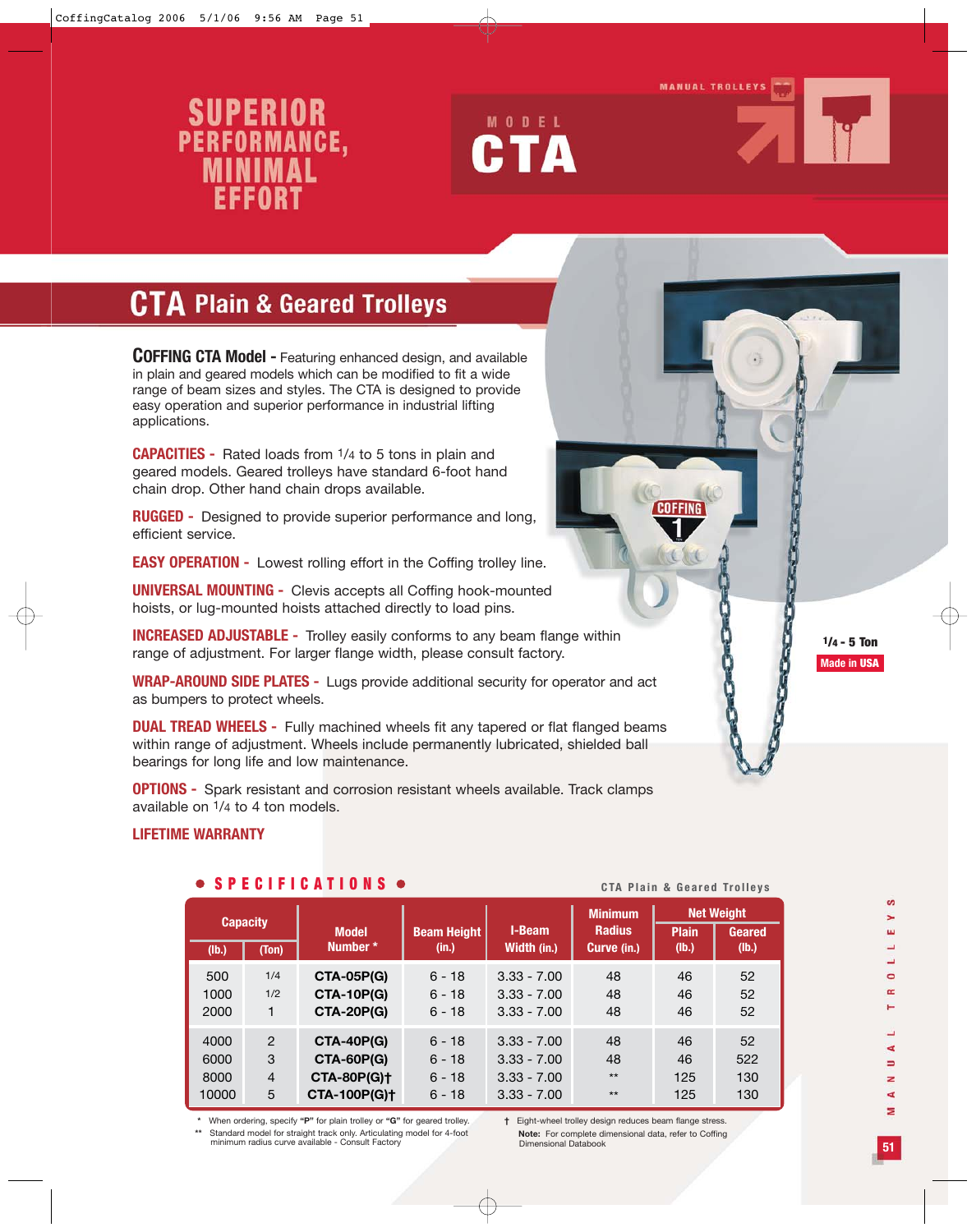

**Figure** 

TANK AND A PLAIN AND A PLAIN



# **HEAVY DUTY,**<br>PLAIN or GEARED-**INDUSTRIAL GRADE**

# **CYA Plain & Geared Trolleys**

**COFFING CYA Trolleys -** Designed for heavy duty service with fully sealed, precision bearings, heavy-duty side plates, and machined wheel tread provide superior performance and long life with minimal maintenance.

**CAPACITIES -** Available in capacities ranging from 4 through 25 ton; with 30, 40 and 50 ton trolleys available as tandem construction.

**DUAL TREAD -** 4 through 12 ton capacity trolleys have dual tread wheels for standard and wide flange beams.

**BEARINGS -** Trolleys are equipped with eight sealed, Timken tapered roller bearings and grease fittings.

**SIDE FRAMES -** Heavy rolled steel frames extend beyond the wheels to act as bumpers.

**WHEELS KEEP ON ROLLING -** Trolley wheels are machined from cast iron alloy and hardened for high strength and long life.

**SWINGING CHAIN GUIDE -** Geared versions have fully machined track wheel gears and incorporate a swinging chain guide, which keeps the hand chain aligned and free from jamming.

**REQUIREMENTS -** Consult factory for additional beam sizes and patented track applications.

#### **LIFETIME WARRANTY**

#### **SPECIFICATIONS**  $\bullet$  **CYA Plain & Geared Trolleys**

| <b>Capacity</b>                 |                      | <b>Model</b><br>Number *                                      | <b>Beam</b><br>Height (in.)      | I-Beam<br>Width (in.)                           | <b>Minimum</b><br><b>Radius</b><br>Curve (in.) $**$ | <b>Plain</b><br>(lb.) | <b>Net Weight</b><br>Geared<br>(lb.) |
|---------------------------------|----------------------|---------------------------------------------------------------|----------------------------------|-------------------------------------------------|-----------------------------------------------------|-----------------------|--------------------------------------|
| (Ib.)<br>8000<br>10000<br>12000 | (Ton)<br>4<br>5<br>6 | <b>CYA-80P(G)</b><br><b>CYA-100P(G)</b><br><b>CYA-120P(G)</b> | $8 - 24$<br>$8 - 24$<br>$8 - 24$ | $4.00 - 7.00$<br>$4.00 - 7.00$<br>$4.00 - 7.00$ | 36<br>36<br>36                                      | 155<br>160<br>160     | 184<br>188<br>188                    |
| 16000                           | 8                    | <b>CYA-160P(G)</b>                                            | $10 - 24$                        | $4.63 - 8.00$                                   | 60                                                  | 300                   | 347                                  |
| 20000                           | 10                   | <b>CYA-200P(G)</b>                                            | $10 - 24$                        | $4.63 - 8.00$                                   | 60                                                  | 310                   | 360                                  |
| 24000                           | 12                   | <b>CYA-240P(G)</b>                                            | $10 - 24$                        | $4.63 - 8.00$                                   | 60                                                  | 310                   | 360                                  |
| 32000                           | 16                   | <b>CYA-320P(G)</b>                                            | $18 - 24$                        | $6.00 - 8.00$                                   | 96                                                  | 800                   | 895                                  |
| 40000                           | 20                   | <b>CYA-400P(G)</b>                                            | $18 - 24$                        | $6.00 - 8.00$                                   | 96                                                  | 845                   | 955                                  |
| 50000                           | 25                   | <b>CYA-500P(G)</b>                                            | $18 - 24$                        | $6.00 - 8.00$                                   | 120                                                 | 1045                  | 1200                                 |

**\*** When ordering, specify **"P"** for plain trolley or **"G"** for geared trolley.

**†** Weight less hand chain

**\*\*** Specify curve on order. Wheels are modified to negotiate curves.

For wide flange beam adaptation, patented track or for beams larger than standard - consult factory.

**8 ft. standard hand chain drop on geared trolley.**

**Note:** For complete dimensional data, refer to Coffing Dimensional Databook

 $\leq$ 

**52**

**Made in USA**

**4 - 25 Ton**